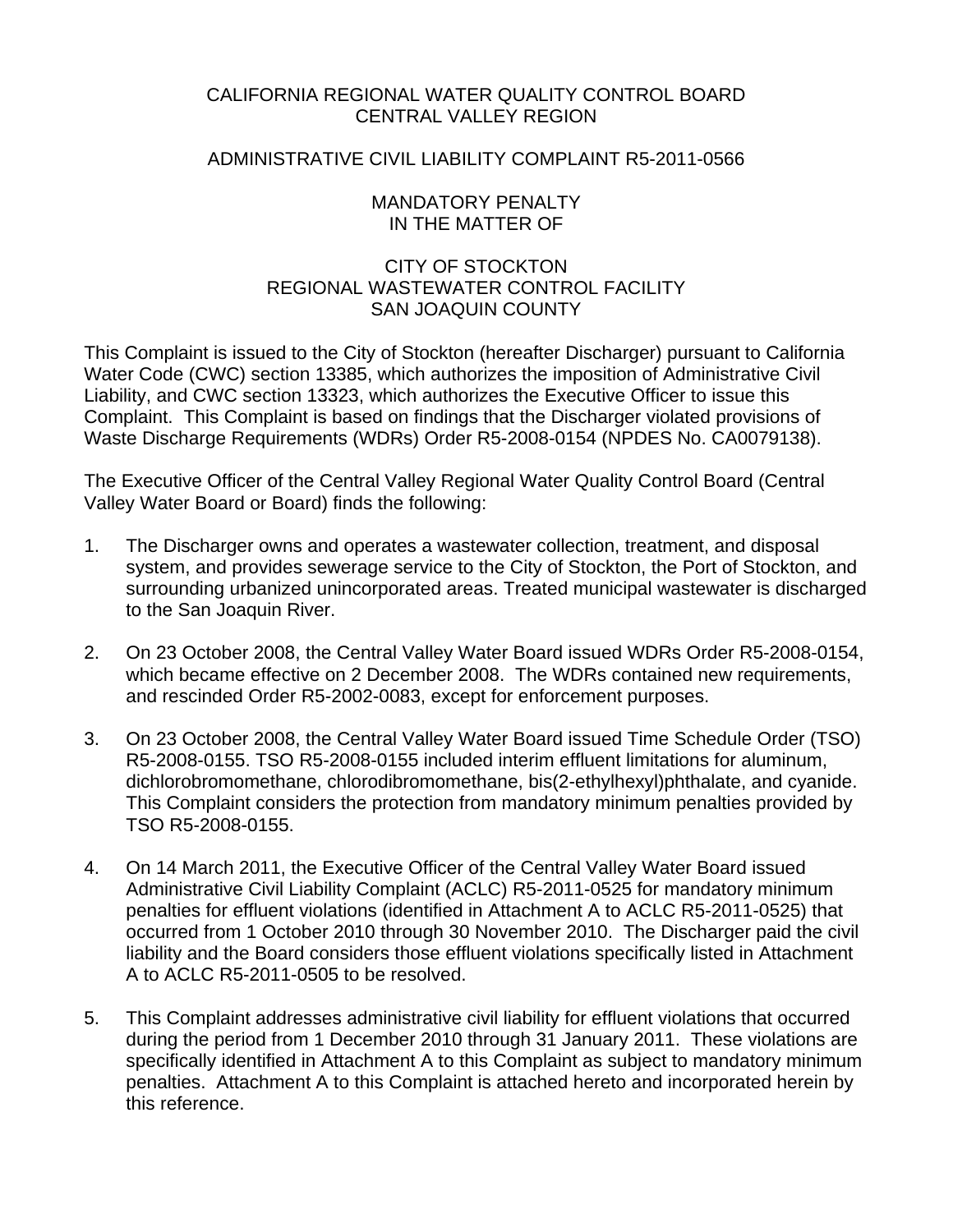ADMINISTRATIVE CIVIL LIABILITY COMPLAINT R5-2011-0566  $-2$ -MANDATORY PENALTY CITY OF STOCKTON, REGIONAL WATER POLLUTION CONTROL FACILITY SAN JOAQUIN COUNTY

- 6. On 28 March 2011, Central Valley Water Board staff issued the Discharger a draft Record of Violations (ROV) for the period of 1 December 2010 through 31 January 2011. The Discharger responded on 30 March 2011 and agreed with the violations except for a minor correction to a violation date. Staff's final review of Attachment A found that Violation #3 had inadvertently been shown as "subject to MMPs" but is actually not subject to MMPs. Therefore, the total penalty has decreased by \$3,000.
- 7. CWC sections 13385(h) and (i) require assessment of mandatory penalties and state, in part, the following:

CWC section 13385(h)(1) states:

Notwithstanding any other provision of this division, and except as provided in subdivisions (j), (k), and (l), a mandatory minimum penalty of three thousand dollars (\$3,000) shall be assessed for each serious violation.

CWC section 13385 (h)(2) states:

For the purposes of this section, a "serious violation" means any waste discharge that violates the effluent limitations contained in the applicable waste discharge requirements for a Group II pollutant, as specified in Appendix A to Section 123.45 of Title 40 of the Code of Federal Regulations, by 20 percent or more or for a Group I pollutant, as specified in Appendix A to Section 123.45 of Title 40 of the Code of Federal Regulations, by 40 percent or more.

CWC section 13385 subdivision (i)(1) states, in part:

Notwithstanding any other provision of this division, and except as provided in subdivisions (j), (k), and (l), a mandatory minimum penalty of three thousand dollars (\$3,000) shall be assessed for each violation whenever the person does any of the following four or more times in any period of six consecutive months, except that the requirement to assess the mandatory minimum penalty shall not be applicable to the first three violations:

- A) Violates a waste discharge requirement effluent limitation.
- B) Fails to file a report pursuant to Section 13260.
- C) Files an incomplete report pursuant to Section 13260.
- D) Violates a toxicity effluent limitation contained in the applicable waste discharge requirements where the waste discharge requirements do not contain pollutant-specific effluent limitations for toxic pollutants.
- 8. CWC section 13323 states, in part:

Any executive officer of a regional board may issue a complaint to any person on whom administrative civil liability may be imposed pursuant to this article. The complaint shall allege the act or failure to act that constitutes a violation of law, the provision authorizing civil liability to be imposed pursuant to this article, and the proposed civil liability.

- 9. WDRs Order R5-2008-0154 Effluent Limitations IV.A.1.a. states, in part:
	- a. The Discharger shall maintain compliance with the effluent limitations specified in Table 6: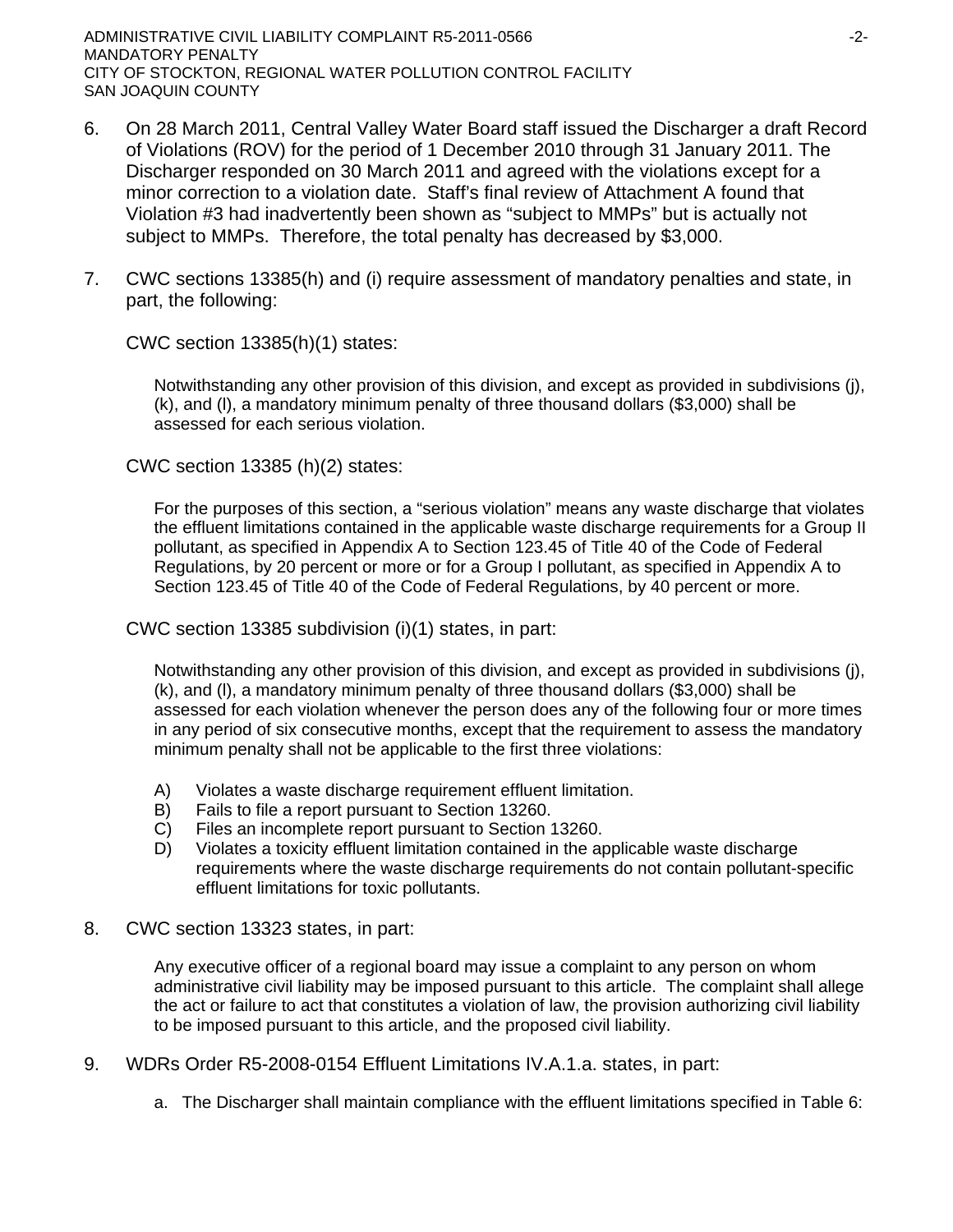|                       | <b>Units</b> | <b>Effluent Limitations</b> |                          |                                |                                        |                          |
|-----------------------|--------------|-----------------------------|--------------------------|--------------------------------|----------------------------------------|--------------------------|
| <b>Parameter</b>      |              | Average<br><b>Monthly</b>   | Average<br><b>Weekly</b> | <b>Maximum</b><br><b>Daily</b> | <b>Instantaneous</b><br><b>Minimum</b> | Instantaneous<br>Maximum |
|                       | mg/L         |                             | $- -$                    |                                | $- -$                                  | $- -$                    |
| Ammonia, Total (as N) | lbs/day      | 917                         | $\sim$ $\sim$            | 2294                           |                                        |                          |

**Table 6** 

 $1 -$  Mass-based effluent limitations are based on a design flow of 55 mgd.

- 10. According to the Discharger's self-monitoring reports, the Discharger committed sixteen (16) serious Group I violations of the above effluent limitations contained in WDRs Order R5-2008-0154 during the period beginning 1 December 2010 and ending 31 January 2011 as identified in Attachment A. These violations are defined as serious because the measured concentrations of a Group I constituent exceeded maximum prescribed levels in WDRs Order R5-2008-0154 by more than 40 percent on these occasions. The mandatory minimum penalty for these serious violations is **forty-eight thousand dollars (\$48,000).**
- 11. According to the Discharger's self-monitoring reports, the Discharger committed six (6) non-serious violations of the above effluent limitations contained in WDRs Order R5-2008-0154 during the period beginning 1 December 2010 and ending 31 January 2011 as identified in Attachment A. Five of the non-serious violations are subject to mandatory penalties under CWC section 13385 subdivision (i)(1) because these violations were preceded by three or more similar violations within a six-month period. The mandatory minimum penalty for these non-serious violations is **fifteen thousand dollars (\$15,000).**
- 12. The total amount of the mandatory penalties assessed for the cited effluent violations is **sixty-three thousand dollars (\$63,000)**. As stated herein, a detailed list of the cited effluent violations is included in Attachment A, a part of this Complaint. This Complaint addresses administrative civil liability for violations that are specifically identified in Attachment A as subject to mandatory minimum penalties.
- 13. Issuance of this Administrative Civil Liability Complaint to enforce CWC Division 7, Chapter 5.5 is exempt from the provisions of the California Environmental Quality Act (Pub. Resources Code section 21000 et seq.), in accordance with California Code of Regulations, title 14, section 15321(a)(2).

# **THE CITY OF STOCKTON IS HEREBY GIVEN NOTICE THAT:**

- 1. The Executive Officer of the Central Valley Water Board proposes that the Discharger be assessed an Administrative Civil Liability in the amount of **sixty-three thousand dollars (\$63,000)**.
- 2. A hearing on this matter will be held at the Central Valley Water Board meeting scheduled on **3/4/5 August 2011**, unless the Discharger does one of the following by **6 June 2011**: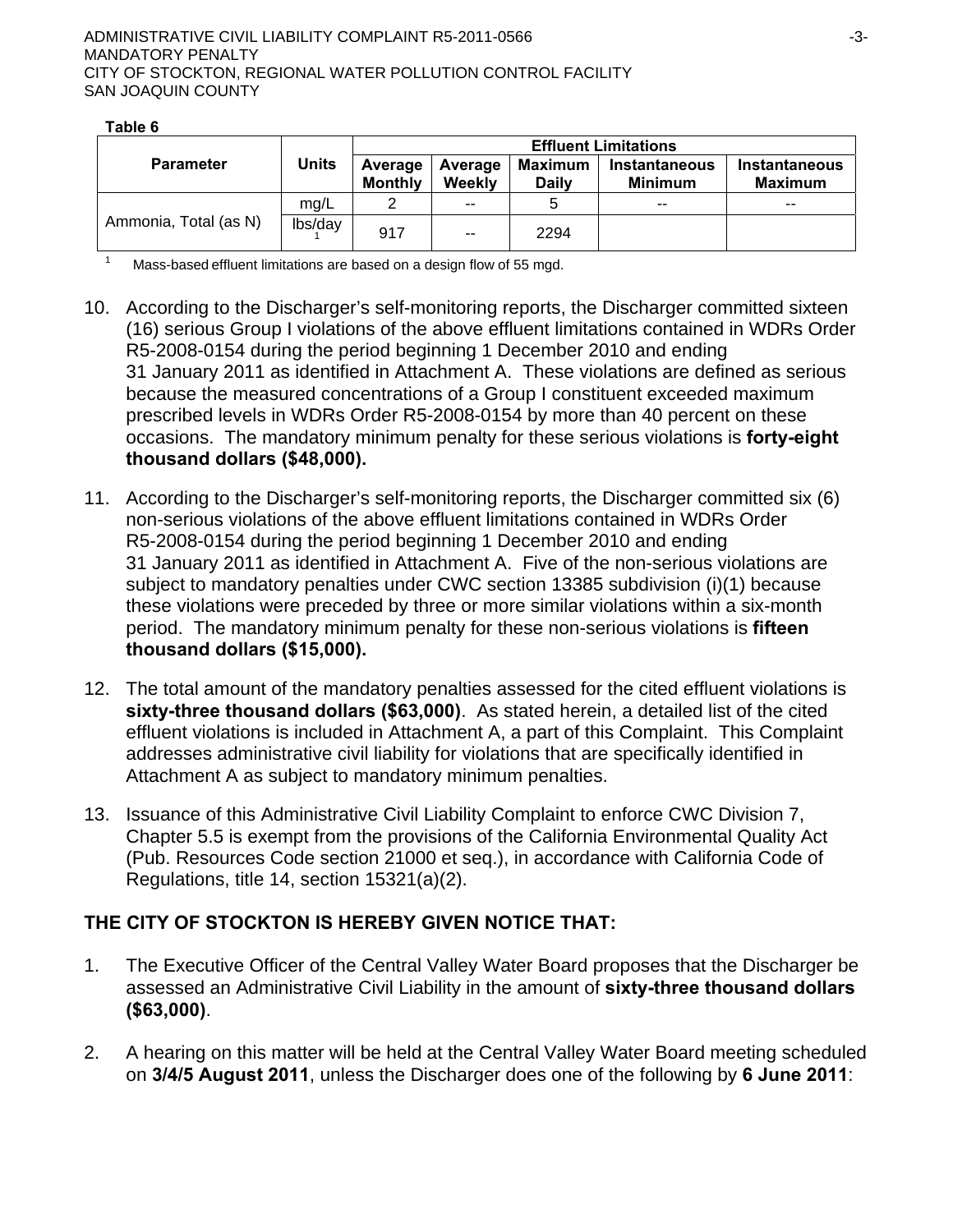- a) Waives the hearing by completing the attached form (checking off the box next to Option 1) and returning it to the Central Valley Water Board, along with payment for the proposed civil liability of **sixty-three thousand dollars (\$63,000)**; or
- b) The Central Valley Water Board agrees to postpone any necessary hearing after the Discharger requests to engage in settlement discussions by checking off the box next to Option #2 on the attached form, and returns it to the Board along with a letter describing the issues to be discussed; or
- c) The Central Valley Water Board agrees to postpone any necessary hearing after the Discharger requests a delay by checking off the box next to Option #3 on the attached form, and returns it to the Board along with a letter describing the issues to be discussed.
- 3. If a hearing on this matter is held, the Central Valley Water Board will consider whether to affirm, reject, or modify the proposed Administrative Civil Liability, or whether to refer the matter to the Attorney General for recovery of judicial civil liability.
- 4. If this matter proceeds to hearing, the Executive Officer reserves the right to amend the proposed amount of civil liability to conform to the evidence presented, including but not limited to, increasing the proposed amount to account for the costs of enforcement (including staff, legal and expert witness costs) incurred after the date of the issuance of this Complaint through completion of the hearing.

*Original signed by Frederick Moss for* PAMELA C. CREEDON, Executive Officer

> 6 May 2011 DATE

Attachment A: Record of Violations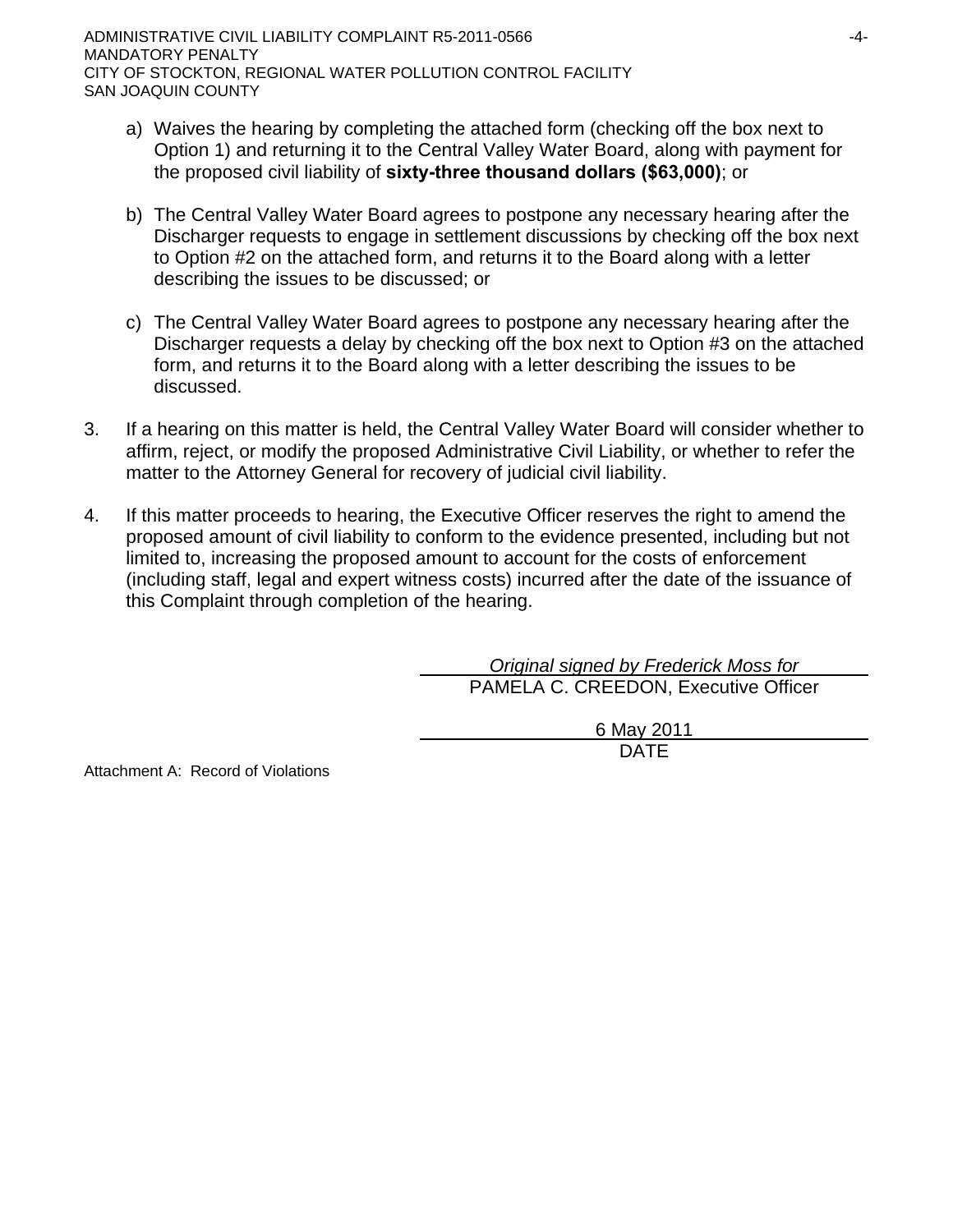## **WAIVER FORM FOR ADMINISTRATIVE CIVIL LIABILITY COMPLAINT**

By signing this waiver, I affirm and acknowledge the following:

I am duly authorized to represent the City of Stockton (hereafter Discharger) in connection with Administrative Civil Liability Complaint R5-2011-0566 (hereafter Complaint). I am informed that California Water Code section 13323, subdivision (b), states that, "a hearing before the regional board shall be conducted within 90 days after the party has been served. The person who has been issued a complaint may waive the right to a hearing."

## **□** *(OPTION 1: Check here if the Discharger waives the hearing requirement and will pay in full.)*

- a. I hereby waive any right the Discharger may have to a hearing before the Central Valley Water Board.
- b. I certify that the Discharger will remit payment for the proposed civil liability in the full amount of **sixtythree thousand dollars (\$63,000)** by check that references "ACL Complaint R5-2011-0566" made payable to the *State Water Pollution Cleanup and Abatement Account*. Payment must be received by the Central Valley Water Board by **6 June 2011**.
- c. I understand the payment of the above amount constitutes a proposed settlement of the Complaint, and that any settlement will not become final until after a 30-day public notice and comment period. Should the Central Valley Water Board receive significant new information or comments during this comment period, the Central Valley Water Board's Executive Officer may withdraw the complaint, return payment, and issue a new complaint. I also understand that approval of the settlement will result in the Discharger having waived the right to contest the allegations in the Complaint and the imposition of civil liability.
- d. I understand that payment of the above amount is not a substitute for compliance with applicable laws and that continuing violations of the type alleged in the Complaint may subject the Discharger to further enforcement, including additional civil liability.

**□** *(OPTION 2: Check here if the Discharger waives the 90-day hearing requirement in order to engage in settlement discussions***.)** I hereby waive any right the Discharger may have to a hearing before the Central Valley Water Board within 90 days after service of the complaint, but I reserve the ability to request a hearing in the future. I certify that the Discharger will promptly engage the Central Valley Water Board Prosecution Team in settlement discussions to attempt to resolve the outstanding violation(s). By checking this box, the Discharger requests that the Central Valley Water Board delay the hearing so that the Discharger and the Prosecution Team can discuss settlement. It remains within the discretion of the Central Valley Water Board to agree to delay the hearing. Any proposed settlement is subject to the conditions described above under "Option 1."

**□** *(OPTION 3: Check here if the Discharger waives the 90-day hearing requirement in order to extend the hearing date and/or hearing deadlines. Attach a separate sheet with the amount of additional time requested and the rationale.)* I hereby waive any right the Discharger may have to a hearing before the Central Valley Water Board within 90 days after service of the complaint. By checking this box, the Discharger requests that the Central Valley Water Board delay the hearing and/or hearing deadlines so that the Discharger may have additional time to prepare for the hearing. It remains within the discretion of the Central Valley Water Board to approve the extension.

(Print Name and Title)

(Signature)

(Date)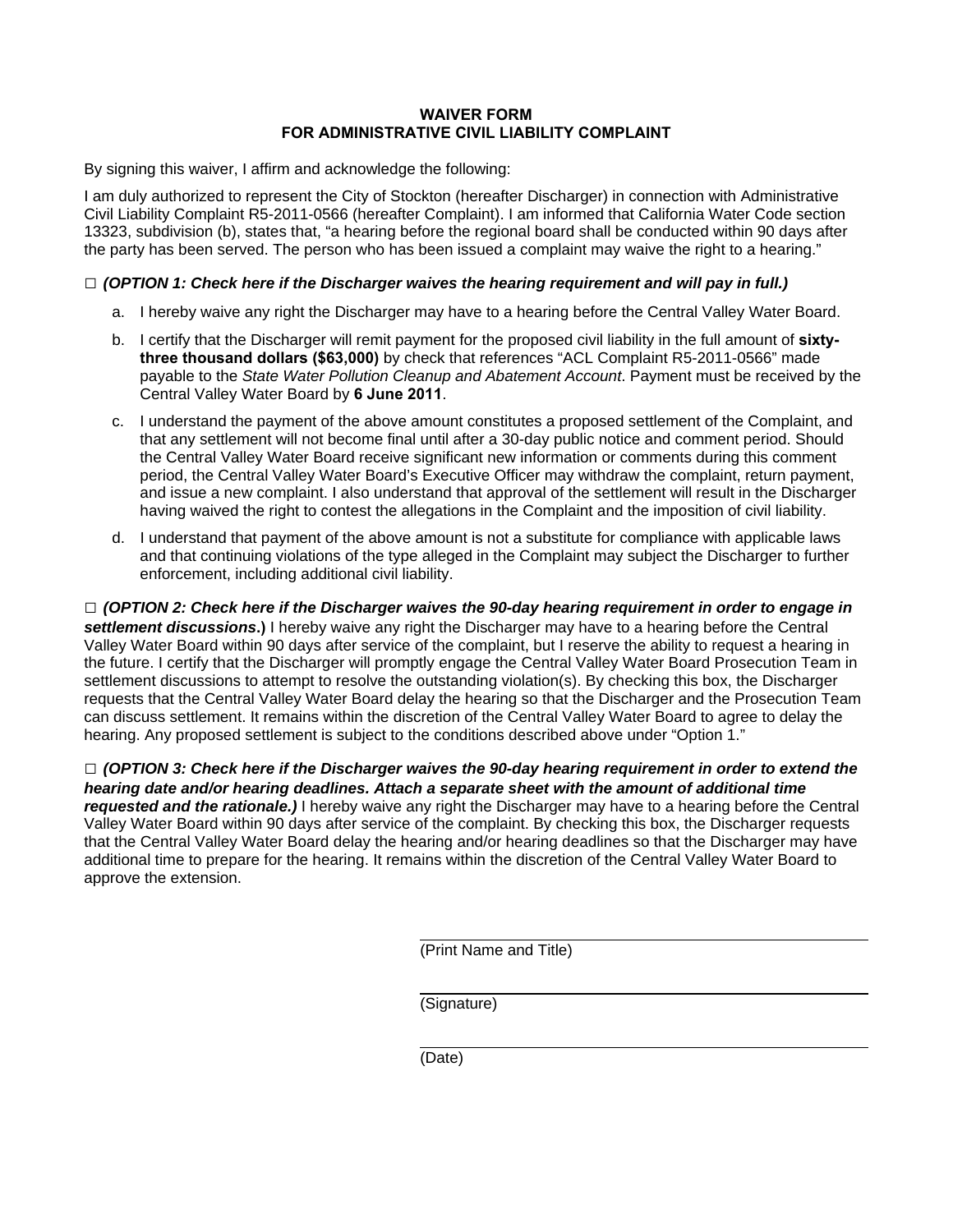### **ATTACHMENT A ADMINISTRATIVE CIVIL LIABILITY COMPLAINT R5-2011-0566**

### **City of Stockton Regional Wastewater Control Facility**

DRAFT RECORD OF VIOLATIONS (1 December 2010 – 31 January 2011) MANDATORY PENALTIES (Data reported under Monitoring and Reporting Program R5-2008-0154)

|                | Date         | <b>Violation Type</b> | <b>Units</b>   | <b>WDRs</b><br><b>Limit</b> | Measure<br>d   | Period Type       | <b>Remarks</b> | <b>CIWQS</b>            |
|----------------|--------------|-----------------------|----------------|-----------------------------|----------------|-------------------|----------------|-------------------------|
| $***$          | 20-Nov-10    | Chlorine              | mg/L           | 0.02                        | 0.65           | $1-hr$<br>Average | $2***$         | 88798<br>8              |
| 1              | 30-Dec-10    | Ammonia (as N)        | mg/L           | 5                           | 8              | Max Daily         | 1              | 88842<br>$\overline{2}$ |
| $\overline{2}$ | 31-Dec-10    | Ammonia (as N)        | mg/L           | 5                           | 6              | Max Daily         | 3              | 88842<br>3              |
| 3              | $3-Jan-11$   | Ammonia (as N)        | mg/L           | 5                           | 6              | Max Daily         | 4              | 88842<br>4<br>88842     |
| 4              | 4-Jan-11     | Ammonia (as N)        | mg/L           | 5                           | $\overline{7}$ | Max Daily         | 1              | 6<br>89248              |
| 5              | $5 - Jan-11$ | Ammonia (as N)        | mg/L           | 5                           | $\overline{7}$ | Max Daily         | 1              | 5<br>89248              |
| 6              | $6$ -Jan-11  | Ammonia (as N)        | mg/L           | 5                           | 8              | Max Daily         | 1              | 9<br>89249              |
| $\overline{7}$ | 7-Jan-11     | Ammonia (as N)        | mg/L           | 5                           | 10             | Max Daily         | 1              | 0<br>89248              |
| 8              | 8-Jan-11     | Ammonia (as N)        | mg/L<br>lbs/da | 5                           | 11             | Max Daily         | 1              | 6<br>89250              |
| 9              | 8-Jan-11     | Ammonia (as N)        | У              | 2294                        | 2800           | Max Daily         | 4              | 1<br>89248              |
| 10             | 9-Jan-11     | Ammonia (as N)        | mg/L           | 5                           | 9              | Max Daily         | 1              | 7<br>89249              |
| 11             | 10-Jan-11    | Ammonia (as N)        | mg/L           | 5                           | 9              | Max Daily         | 1              | 1<br>89249              |
| 12             | 11-Jan-11    | Ammonia (as N)        | mg/L           | 5                           | 8              | Max Daily         | 1              | 5<br>89249              |
| 13             | 12-Jan-11    | Ammonia (as N)        | mg/L           | 5                           | $\overline{7}$ | Max Daily         | 1              | 2<br>89249              |
| 14             | 16-Jan-11    | Ammonia (as N)        | mg/L           | 5                           | 7              | Max Daily         | 1              | 3<br>89249              |
| 15             | 17-Jan-11    | Ammonia (as N)        | mg/L           | 5                           | $\overline{7}$ | Max Daily         | 1              | 4<br>89249              |
| 16             | 20-Jan-11    | Ammonia (as N)        | mg/L           | 5                           | $\overline{7}$ | Max Daily         | 1              | 6<br>89249              |
| 17             | 21-Jan-11    | Ammonia (as N)        | mg/L           | 5                           | 7              | Max Daily         | 1              | $\overline{7}$<br>89249 |
| 18             | 28-Jan-11    | Ammonia (as N)        | mg/L           | 5                           | 6              | Max Daily         | 4              | 8<br>89249              |
| 19             | 29-Jan-11    | Ammonia (as N)        | mg/L           | 5                           | 6              | Max Daily         | 4              | 9<br>89248              |
| 20             | 30-Jan-11    | Ammonia (as N)        | mg/L<br>lbs/da | 5                           | 6              | Max Daily         | 4              | 8<br>89250              |
| 21             | 31-Jan-11    | Ammonia (as N)        | У              | 917                         | 1435           | Monthly Ave       | 1              | 2<br>89250              |
| 22             | 31-Jan-11    | Ammonia (as N)        | mg/L           | $\overline{\mathbf{c}}$     | 6              | Monthly Ave       | 1              | 0                       |

Remarks:

1. Serious Violation: For Group I pollutants that exceed the effluent limitation by 40 percent or more.

2. Serious Violation: For Group II pollutants that exceed the effluent limitation by 20 percent or more.

3. Non-serious violation falls within the first three violations in a six-month period, thus is not subject to